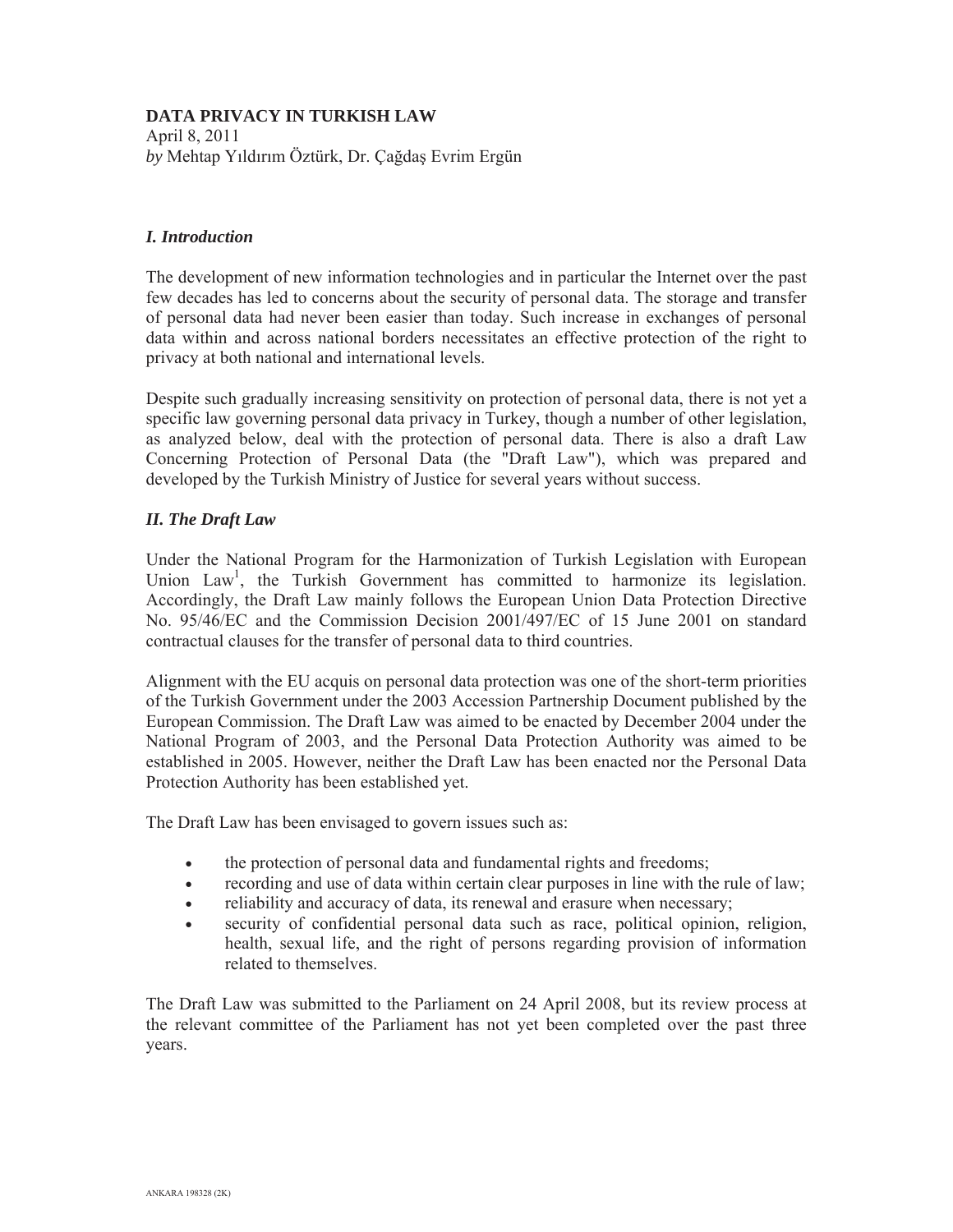# *III. Other Laws Concerning Data Privacy*

### **A. Data Privacy Provisions in the Turkish Constitution**

Article 20 of the Turkish Constitution regulates the right to respect for private life as follows: *"Everyone has the right to demand respect for his private and family life. Privacy of individual and family life cannot be violated."* Article 20 also prohibits the search or seizure of any individual, his private papers, or his belongings unless there exists a decision duly granted by a judge on the grounds such as national security or public order, and unless there exists an order of an agency authorized by law in cases where delay is deemed prejudicial.

The third paragraph of Article 20, added in 2010, specifically deals with data privacy as follows: *"Everyone has the right to demand the protection of his personal data. This right comprises the right to be informed about the personal data concerning himself, access to such data, right to request correction or deletion of them as well as the right to be informed if such data is used in accordance with the purposes for which it was collected. Personal data can be processes only in cases regulated in a law and upon express consent of the subject individual. Principles and procedures regarding the protection of personal data shall be regulated by a law."* 

Article 22 of the Constitution as amended in October 2001 preserves the secrecy of communication and provides that *"Communication shall not be impeded nor its secrecy be violated, unless there exists a decision duly granted by a judge in cases explicitly defined by law, and unless there exists an order of an agency authorized by law in cases where delay is deemed prejudicial."*

# **B. The Civil Code**

The Turkish Civil Code sets forth a number of provisions to protect the privacy of personal information. Pursuant to Article 24 of the Civil Code, in particular, an individual whose personal rights are unjustly violated may bring a civil action to prevent such violation and/or the compensation of damages arising from such violation.

### **C. The Labor Code**

The Turkish Labor Code, which entered into force on 10 July 2003 and replaced the old Labor Code No. 1475, provides that the employer is obliged to use the personal data of its employees in accordance with the laws and the principle of good faith, and not to disclose any such personal data if the relevant employee has a reasonable benefit in the confidential treatment of such data. We are not aware of any court precedent regarding the implementation of this specific provision of the new Labor Code, which was not provided in the repealed Labor Code.

In the Turkish employment law literature, it is commented that the "management authority" of an employer includes reasonable intervention in the private lives of the employees to the extent that it is necessary for a sound operation of the business.<sup>2</sup> The necessity and reasonableness tests require a case-by-case analysis in each specific case.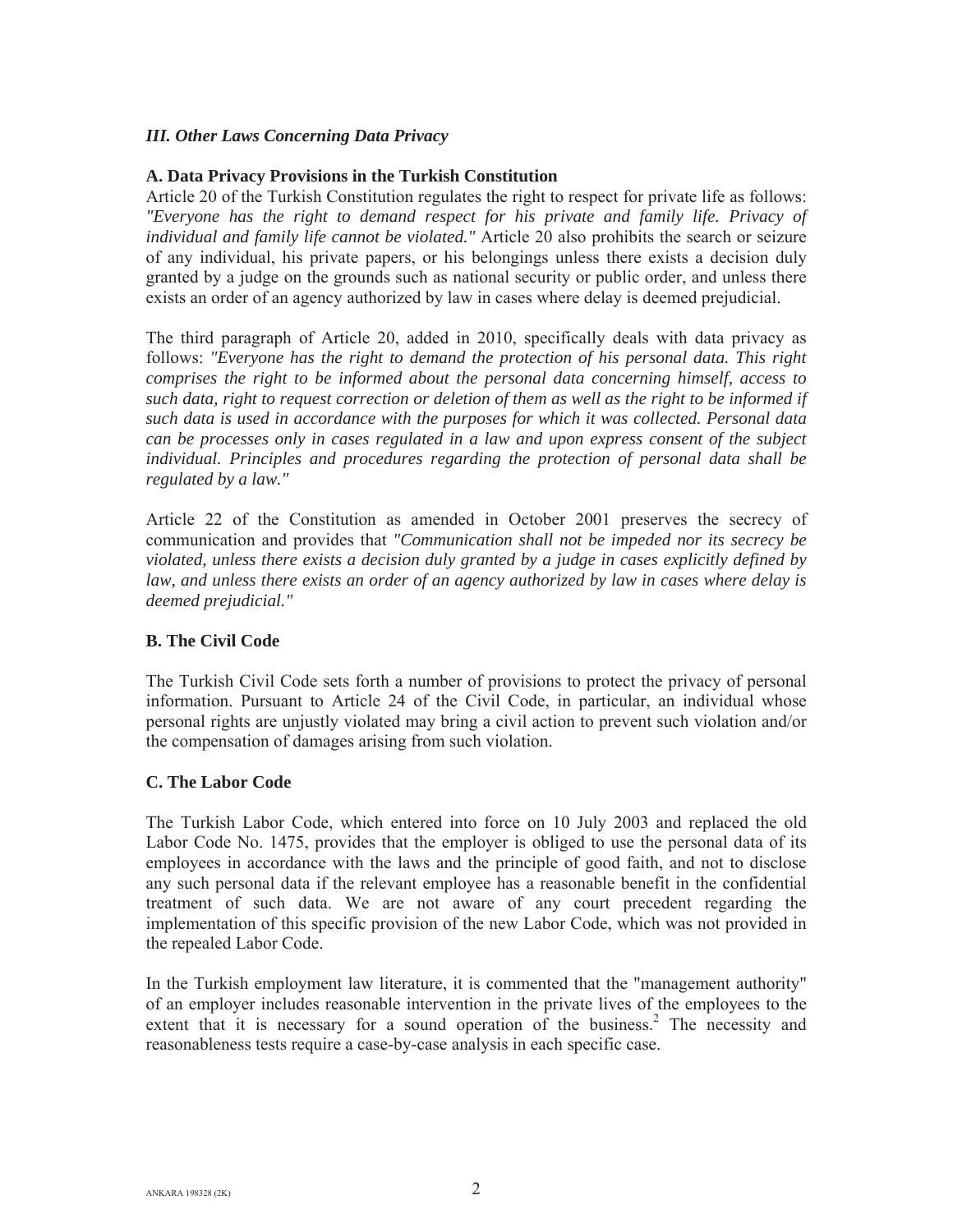## **D. The Criminal Code**

The new Criminal Code, which entered into force on 1 June 2005, also sets forth a number of provisions specifically dealing with the protection of personal data. The Criminal Code provides that unlawful storage of personal data is subject to a penalty of imprisonment from six months to three years. In the event of unlawful transmission or reception of personal data, the penalty is increased to imprisonment from one year to four years. In the case that such crime is committed by government officials or to facilitate performance of a profession, the punishment shall be increased by half. Furthermore, those who do not delete or destroy personal data in spite of the expiry of the time period stipulated in the relevant laws for the maintenance of such data shall be punished by imprisonment from six months to one year. Neither the Criminal Code nor any other law defines unlawful storage or transmission of personal information. However, the term unlawful in this context may generally be interpreted as storage or transmission of personal data without consent of the relevant individuals.

## **E. The Banking Law**

The new Banking Law No. 5411, which entered into force on 1 November 2005, also provides a number of provisions dealing with the protection of personal data concerning the customers of banks.

Article 73 requires the directors, managers and other personnel of banks to keep personal information about their customers confidential. Under Article 159 of the Banking Law, violation of such requirement is subject to an imprisonment from one to three years as well as an administrative fine. In the case that such violation is made for the purposes of obtaining a benefit, the penalty shall be increased by one sixth.

# **F. The Bank Cards and Credit Cards Law**

The Bank Cards and Credit Cards Law No. 5464, which entered into force on 1 March 2006, also includes certain provisions aimed to protect the personal data of the bank cards and credit card holders.

Pursuant to Article 23 of the Bank Cards and Credit Cards Law, member merchants/shops cannot use, store or copy the personal data regarding their customers, which they obtain during the utilization of credit cards or bank cards in their shop/work place, without written consent of the relevant customer. Card issuing institutions are also required to keep such information confidential other than for the purposes of marketing their services. Article 39 of the Bank Cards and Credit Cards Law provides that violation of such requirements is subject to imprisonment from one to three years as well as an administrative fine.

# **G. Health Legislation**

Pursuant to Article 4 of the Medical Deontology Bylaw<sup>3</sup>, doctors cannot disclose any confidential information they obtained when performing their profession, unless such disclosure is required by virtue of law.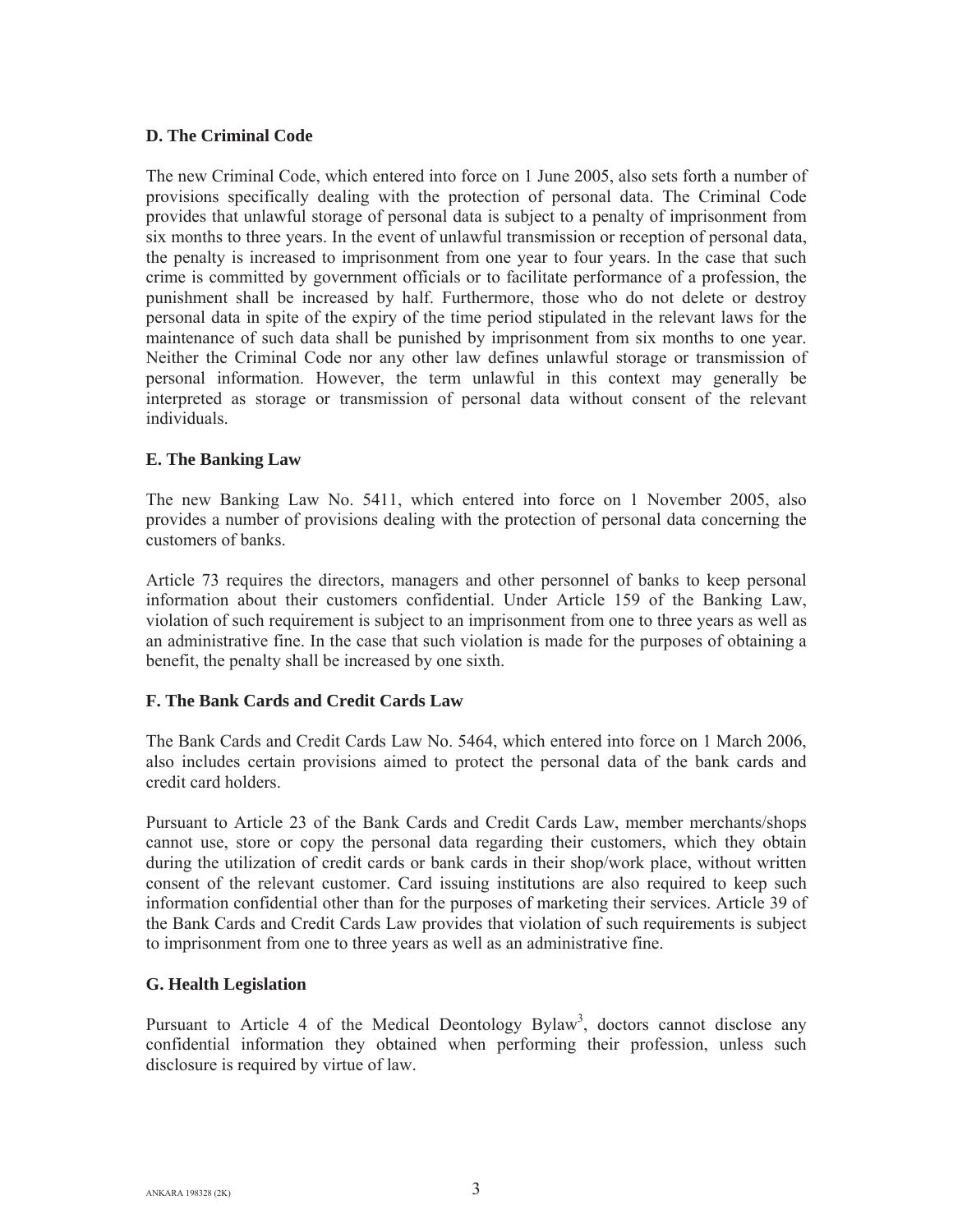Pursuant to Article 23 of the Patient Rights Regulation<sup>4</sup>, no information, which was obtained during the provision of health services, can be disclosed, except for the cases permitted by law. The same article also provides that even the consent of the relevant patient would not reveal the liability of the person making such disclosure if it results in the violation in its entirety or extreme restriction of the personality rights of the relevant patient. Persons making such disclosure would be subject to criminal and civil liability if (i) the disclosure is not based upon a valid and fair reason from legal and ethical perspectives; and (ii) the disclosure may have an adverse effect on the relevant patient. This provision suggests that a disclosure of a patient's personal data should not be subject to criminal and civil liability if it may not have an adverse effect on the relevant patient. In such cases, however, the disciplinary sanctions envisaged by the Regulation would remain applicable. Finally, Article 23 of the Patient Rights Regulation also provides that the identity of the patient cannot be disclosed in activities with research or training purposes without the consent of the relevant patient.

Furthermore, pursuant to Article 16 of the Regulation Concerning the Analysis of Body, Genital Inspections and Determination of Physical Identity in Criminal Trial<sup>5</sup>, at the end of a criminal investigation, if the trial process is terminated for any reason, such as non-conviction or dismissal, then the personal data obtained during such physical medical inspections must be immediately destroyed in the presence of a public prosecutor and a protocol must be drawn to evidence such destruction.

Turkey is also a member of the Council of Europe and has signed the Council's Convention on Human Rights and Biomedicine.<sup>6</sup> Pursuant to Article 10 of that Convention,

"1. Everyone has the right to respect for private life in relation to information about his or her health.

2. Everyone is entitled to know any information collected about his or her health. However, the wishes of individuals not to be so informed shall be observed.

3. In exceptional cases, restrictions may be placed by law on the exercise of the rights contained in paragraph 2 in the interests of the patient."

Turkey has ratified the Convention on Human Rights and Biomedicine by Law No. 5013 in 2003, and, therefore, it has the force of a national law in Turkey.<sup>7</sup>

### **H. Council of Europe's Convention on Data Privacy**

Turkey is a member of the Council of Europe and signed the Convention for the Protection of Individuals with Regard to Automatic Processing of Personal Data (ETS No. 108) in 1981.<sup>8</sup> However, Turkey has not yet ratified that Convention, and, therefore, it is not in the status of a law for the purposes of Turkey's domestic law.

### *IV. Conclusion*

Data protection in Turkish law is governed by the Constitution and a number of laws such as the Civil Code, Criminal Code, Labor Law, Banking Law and the Bank Cards and Credit Cards Law. There is not yet a specific law governing the privacy of personal data in Turkey, though there is a Draft Law on Data Privacy, which was prepared by the Turkish Ministry of Justice for several years without fruition.